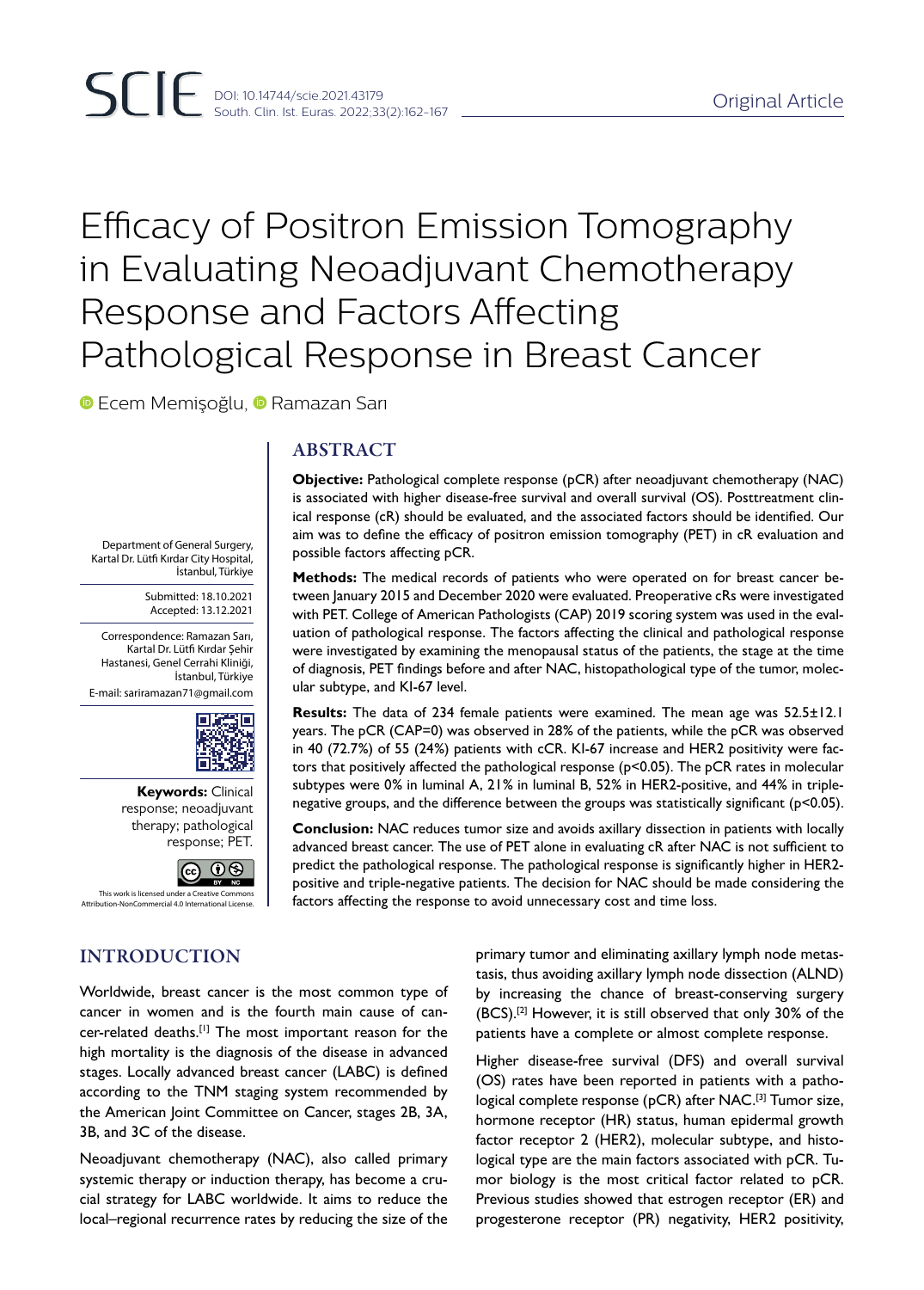high mitotic index, and KI-67 score were associated with pCR.<sup>[3-5]</sup> The pCR was highest in the triple-negative group and the lowest in the hormone-positive group.<sup>[6]</sup>

Clinical response (cR) is usually assessed by posttreatment imaging, as a response to treatment after NAC may differ between individuals. In this aspect, which patients will benefit from the treatment can be predicted, and the strategy can be changed accordingly. In previous studies, it was reported that magnetic resonance imaging (MRI) and ultrasonography (USG) could be used to evaluate cR after NAC.<sup>[7-9]</sup> However, we preferred to use positron emission tomography (PET) because it has the advantage of evaluating the lesion from both anatomical and metabolic aspects in our study.

This study aimed to investigate the effectiveness of PET alone in cR evaluation and identify possible factors affecting pCR.

## MATERIALS AND METHODS

The medical records of patients who were operated on with breast cancer diagnosis in general surgery clinic between January 2015 and December 2020 were retrospectively analyzed. A total of 234 patients who received at least four courses of NAC due to LABC were included in the study. According to TNM staging, 2B (T2-N1, T3-N0), 3A (T0-N2, T1/2-N2, T3-N1/2), 3B (T4, N0-2), and 3C (any T, N3) disease was evaluated as LABC.

The inclusion criteria were: diagnosis of invasive breast cancer, at least four cycles of standard NAC or trastuzumab, evaluation of cR with PET after NAC, and pathological evaluation after surgery. The exclusion criteria were: early-stage breast cancer (less than 2B), distant metastases, nonstandard NAC or hormone therapy only, patients receiving less than four cycles of NAC, and no imaging for cR assessment after NAC.

Most patients received a combination of AC-T (doxorubicin, cyclophosphamide, and taxane) for NAC. In addition to HER2-positive patients, trastuzumab was given, and HR-positive patients were given hormone therapy.

According to the College of American Pathologists, the age, menopausal status, clinical stage at diagnosis, PET findings before and after NAC, tumor type, molecular subtype, KI-67 index, surgical technique, pathology findings, and pathological response levels (CAP) 2019 scoring system were analyzed. Tumors were classified into four molecular subtypes: Luminal A (HR+ HER2– KI-67 <15%), Luminal B (HR+ KI-67 >15%), HER2-positive (HR– HER2+), and triple-negative breast cancer (ER– PR– HER2–).

PET findings before and after NAC were compared for evaluation of cR. cRs were evaluated in three groups: no response, partial response, and complete response. All patients included in the study underwent surgery for the breast and axilla. Sentinel lymph node biopsy negativity after NAC was accepted to remove at least three nonmetastatic lymph nodes after patent blue injection.

Postsurgical pathological specimens were evaluated by pathologists specialized in the breast. According to the pathological response CAP of the tumor in the breast, 0 represents no residual tumor, 1 represents significant response, 2 represents moderate response, and 3 represents weak or no response. pCR was defined as the absence of invasive cancer and nodal involvement (ypT0/is ypN0) in the breast regardless of ductal carcinoma in situ.

#### Statistical analysis

Data were analyzed using SPSS version 22. Frequency, percentage, mean, standard deviation, median, and interquartile range were used as descriptive statistical methods. Continuous variables were evaluated with the Kolmogorov–Smirnov test and the Shapiro–Wilk test. One-way ANOVA test was used for normally distributed continuous variables, and the Mann–Whitney U and the Kruskal–Wallis tests were used for variables with skewed distributions. The Chi-squared test was used to evaluate the categorical data. P<0.05 was considered significant for all calculations.

### RESULTS

The data of 234 female patients diagnosed with invasive breast cancer who met the inclusion criteria were evaluated. The mean age was  $52.5 \pm 12.1$  years, and most patients (62%) were in the postmenopausal period. According to the histopathological classification, 224 (96%) patients were diagnosed with ductal, 5 (2%) patients with lobular, and 5 (2%) patients with mixed pattern carcinoma. In the classification according to the molecular subtype of the tumor, there were 22 patients in luminal A, 139 patients in luminal B, 46 patients in the HER2-positive group, and 27 patients in the triple-negative group. A total of 55 (23.5%) patients had cCR, and 65 patients (27.8%) had pCR. The highest pCR was in the HER2-positive group (52%), and the lowest was in the luminal A (0%) group. In control imaging analysis, cR was not observed in 47 (20%) patients, and the pathological response was weak or absent in 101 (43%) patients. Detailed demographic and clinical information of the groups is presented in Table 1.

The clinical evaluation with PET-CT was significantly reliable in detecting the pathological response (p<0.001). Most of the patients (73.8%) without involvement in PET-CT were found to have pCR. Similarly, 93% of patients without cR also did not have pCR (Table 2).

In multivariate analysis, adequate cR, high KI-67, and HER2 positivity were determined as independent factors that positively affected pCR (p<0.005). It was determined that menopausal status and tumor size did not affect the pathological response (p>0.005). According to tumor grade, complete and partial response was better in high grade (2 and 3) tumors than in low grade (1) tumors, but this difference was not statistically significant (p=0.082). It was observed that there was a significant difference in pathological responses between molecular subtypes after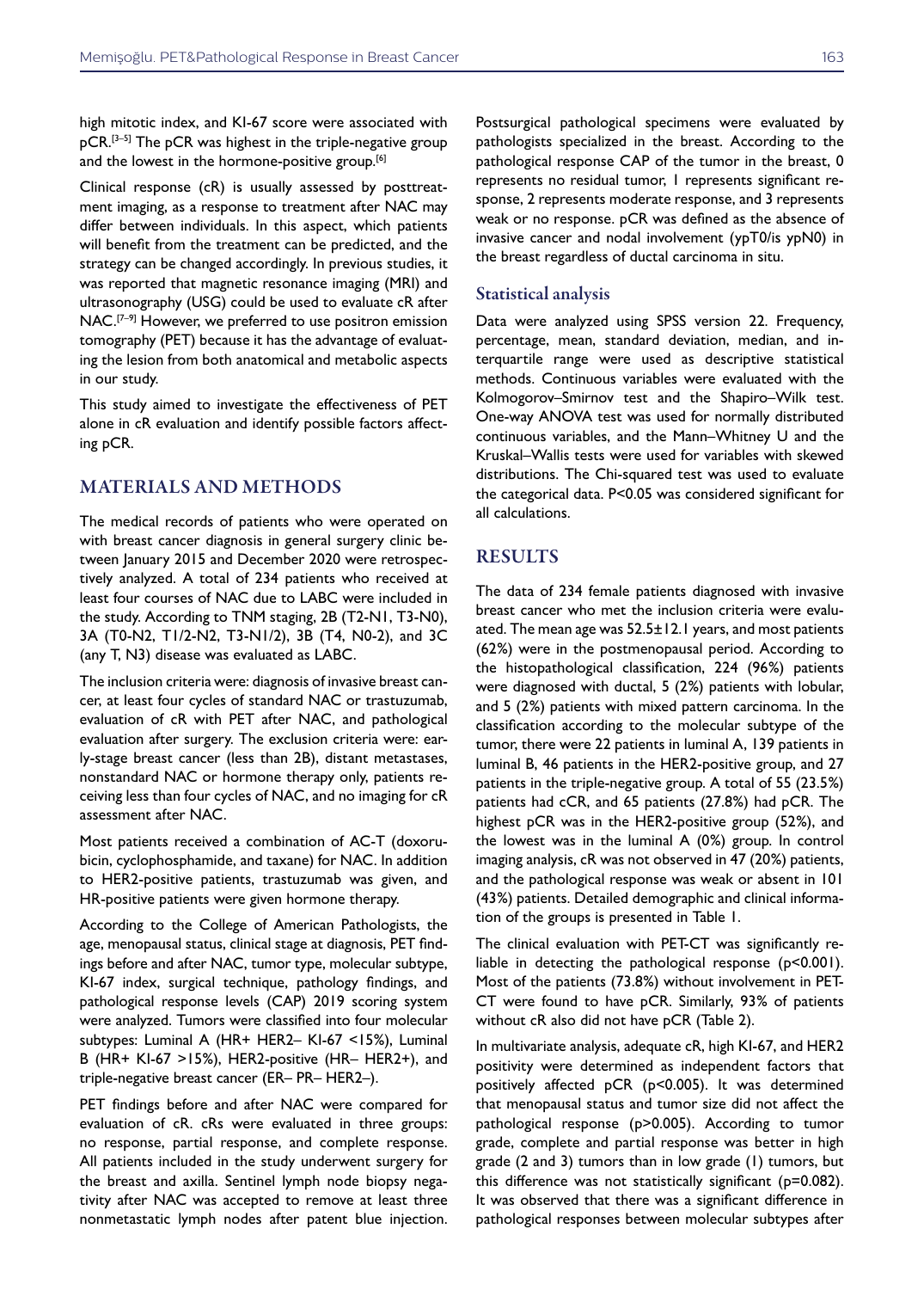|                                | <b>All patients</b><br>$(n=234)$ | <b>Luminal A</b><br>(n=22) | <b>Luminal B</b><br>$(n=139)$ | HER2+<br>$(n=46)$ | Triple-<br>$(n=27)$ | p                      |
|--------------------------------|----------------------------------|----------------------------|-------------------------------|-------------------|---------------------|------------------------|
| Age (years)                    | $52.51 \pm 12.10$                | $56.72 \pm 13.45$          | $52.63 \pm 12.14$             | 52.37±11.55       | 48.70±11.03         | $0.147*$               |
| Menopausal status, n (%)       |                                  |                            |                               |                   |                     |                        |
| Premenopause                   | 61(21.6)                         | 5(22.7)                    | 37(26.6)                      | 12(26.1)          | 7(25.9)             | 0.934 <sup>†</sup>     |
| Perimenopause                  | 27(11.5)                         | 3(13.6)                    | 14(10.1)                      | 5(10.9)           | 5(18.5)             |                        |
| Postmenopause                  | 146(62.4)                        | 14(63.6)                   | 88 (63.3)                     | 29(63.0)          | 15(55.6)            |                        |
| Histological type, n (%)       |                                  |                            |                               |                   |                     |                        |
| Ductal                         | 224 (95.7)                       | 21 (95.5)                  | 132 (95.0)                    | 46 (100.0)        | 25 (92.6)           | 0.176 <sup>†</sup>     |
| Lobular                        | 5(2.1)                           |                            | 5(3.6)                        |                   |                     |                        |
| Other                          | 5(2.1)                           | 1(4.5)                     | 2(1.4)                        |                   | 2(7.4)              |                        |
| Histopathological grade, n (%) |                                  |                            |                               |                   |                     |                        |
| T                              | 17(7.3)                          | 8(36.4)                    | 9(6.5)                        |                   |                     | $< 0.001$ <sup>†</sup> |
| $\overline{2}$                 | 156 (66.7)                       | 14(63.6)                   | 104(74.8)                     | 27(58.7)          | 11(40.7)            |                        |
| 3                              | 61(26.1)                         |                            | 26 (18.7)                     | 19(41.3)          | 16(59.3)            |                        |
| KI-67 level                    | 35.00 [25.00]                    | 10.00 [5.00]               | 30.00 [15.00]                 | 40.00 [26.25]     | 60.00 [30.00]       | $< 0.001$ <sup>#</sup> |
| cT, n (%)                      |                                  |                            |                               |                   |                     |                        |
| ı                              | 47(20.1)                         | 7(31.8)                    | 26(18.7)                      | 11(23.9)          | 3(11.1)             | $0.129^{+}$            |
| $\overline{2}$                 | 132 (56.4)                       | 11(50.0)                   | 84 (60.4)                     | 26(56.5)          | 11(40.7)            |                        |
| 3                              | 31(13.2)                         | 3(13.6)                    | 15(10.8)                      | 6(13.0)           | 7(25.9)             |                        |
| $\overline{4}$                 | 24 (10.3)                        | 1(4.5)                     | 14(10.1)                      | 3(6.5)            | 6(22.3)             |                        |
| PET-CT findings, n (%)         |                                  |                            |                               |                   |                     |                        |
| Involvement $(-)$              | 80 (34.2)                        | 4(18.2)                    | 40 (28.8)                     | 24(52.2)          | 12(44.4)            | $0.007$ <sup>†</sup>   |
| Involvement $(+)$              | 154 (65.8)                       | 18(81.8)                   | 99 (71.2)                     | 22(47.8)          | 15(55.6)            |                        |
| Clinical response, n (%)       |                                  |                            |                               |                   |                     |                        |
| No response                    | 47 (20.3)                        | 6(27.3)                    | 31(22.6)                      | 3(6.5)            | 7(25.9)             | $0.033^{+}$            |
| Partial response               | 130 (56.0)                       | 13(59.1)                   | 78 (56.9)                     | 24(52.2)          | 15(55.6)            |                        |
| Complete response              | 55 (23.7)                        | 3(13.6)                    | 28 (20.4)                     | 19(41.3)          | 5(18.5)             |                        |
| Surgery type, n (%)            |                                  |                            |                               |                   |                     |                        |
| <b>BCS + SLNB</b>              | 38 (16.2)                        | 3(13.6)                    | 18(12.9)                      | 12(26.1)          | 5(18.5)             | $0.010^{+}$            |
| <b>BCS + ALND</b>              | 25(10.7)                         | 2(9.1)                     | 20(14.4)                      | 2(4.3)            | 1(3.7)              |                        |
| Mastectomy + SLNB              | 44 (18.8)                        | (4.5)                      | 23(16.5)                      | 16(34.8)          | 4(14.8)             |                        |
| Mastectomy + ALND              | 53 (22.6)                        | 9(40.9)                    | 33(23.7)                      | 6(13.0)           | 5(18.5)             |                        |
| <b>MRM</b>                     | 74 (31.6)                        | 7(31.8)                    | 45 (32.4)                     | 10(21.7)          | 12(44.4)            |                        |
| Pathological response, n (%)   |                                  |                            |                               |                   |                     |                        |
| No residual tumor              | 65 (27.8)                        | 0(0.0)                     | 29(20.9)                      | 24(52.2)          | 12(44.4)            | $< 0.001$ <sup>+</sup> |
| Obvious response               | 29 (12.4)                        | 2(9.1)                     | 16(11.5)                      | 9(19.6)           | 2(7.4)              |                        |
| Moderate response              | 39 (16.7)                        | 3(13.6)                    | 26 (18.7)                     | 4(8.7)            | 6(22.2)             |                        |
| Weak/no response               | 101(43.2)                        | 17 (77.3)                  | 68 (48.9)                     | 9(19.6)           | 7(25.9)             |                        |

The data were presented as mean±standard deviation, median [IQR], and n (%). \* One-way ANOVA test. † Chi-squared test. ‡ Kruskal–Wallis test. BCS: Breast-conserving surgery; SLNB: Sentinel lymph node biopsy; ALND: Axillary lymph node dissection; PET: PET: Positron emission tomography; CT: Computed tomography.

NAC (p<0.001). Both clinical and pathological responses were observed at higher rates in HER2-positive and triplenegative groups (Table 3).

Although breast-preserving surgery is usually performed in patients with cR after NAC, modified radical mastectomy was preferred in cases unresponsive to treatment.

## DISCUSSION

NAC is a commonly used treatment to increase the minimally invasive surgery chance in LABC patients.[10] Early

cR assessment after NAC is crucial in predicting pCR. Response to NAC is challenging to monitor, and there is no consensus on the best modality. Although palpation and USG are the most frequently used methods in clinical practice, breast MRI is increasing gradually.[8–11] In our clinical practice, PET is used because of its superiority in diagnosing possible metastases in the whole body and preventing loss of time that may occur due to unnecessary examinations.

In our study, overall cR rate was 79% (complete + partial), and the total pathological response rate was 57% (CAP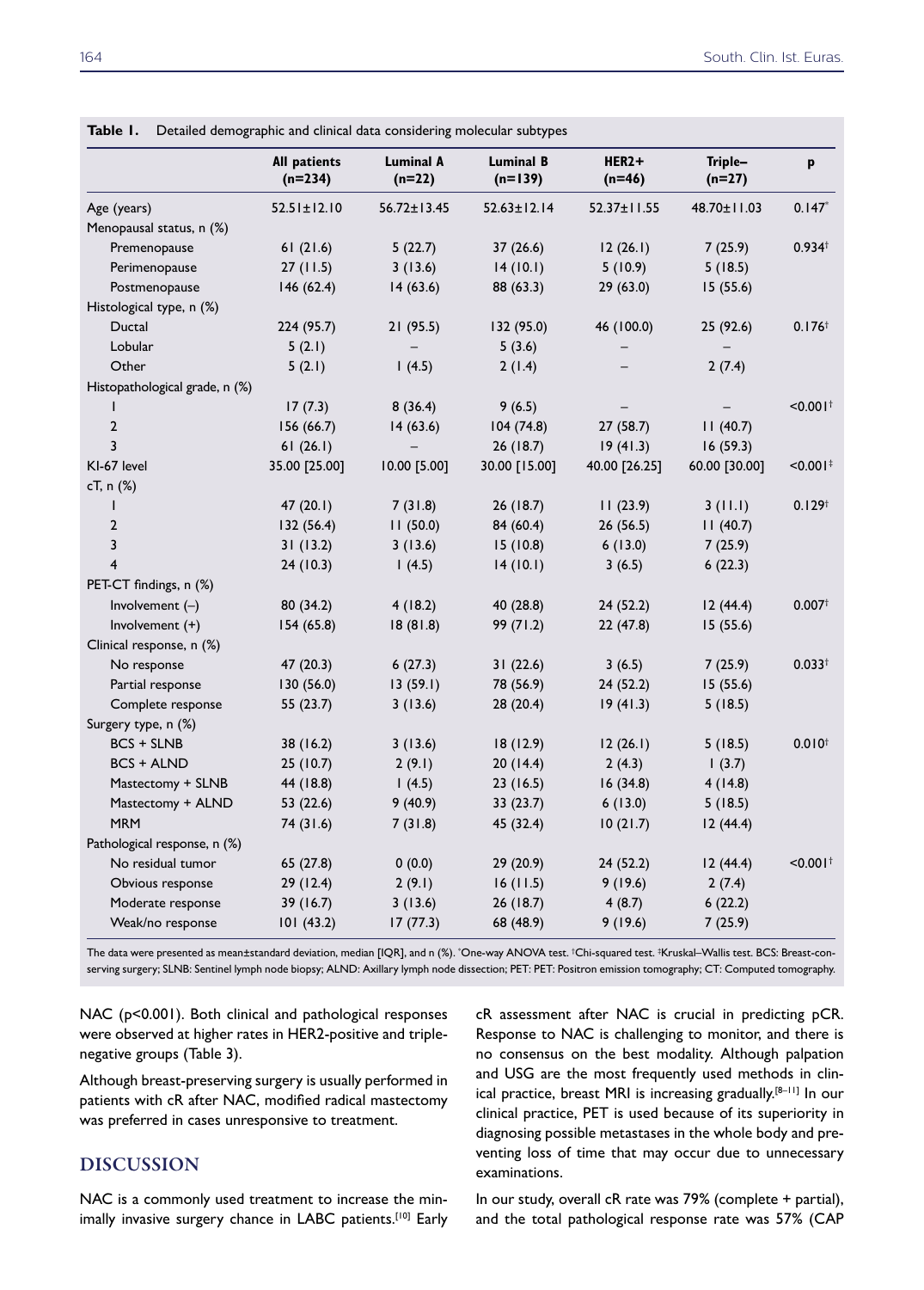|                   | Pathological response         |                                     |                               |                               |         |  |  |
|-------------------|-------------------------------|-------------------------------------|-------------------------------|-------------------------------|---------|--|--|
| <b>PET-CT</b>     | No residual tumor<br>$(n=65)$ | <b>Obvious response</b><br>$(n=29)$ | Moderate response<br>$(n=39)$ | Weak/no response<br>$(n=101)$ |         |  |  |
|                   | $n$ (%)                       | $n$ (%)                             | $n$ (%)                       | $n$ (%)                       |         |  |  |
| Involvement $(-)$ | 48 (73.8)                     | 14(48.3)                            | 11(28.2)                      | 7(6.9)                        | < 0.001 |  |  |
| Involvement $(+)$ | 17(26.2)                      | 15(51.7)                            | 28(71.8)                      | 94(93.1)                      |         |  |  |

|                       |                          | <b>Clinical response</b> |                   |                 | p       |
|-----------------------|--------------------------|--------------------------|-------------------|-----------------|---------|
|                       |                          | No $(n=47)$              | Partial $(n=130)$ | Complete (n=55) |         |
|                       |                          | $n$ (%)                  | $n$ (%)           | $n$ (%)         |         |
| Pathological response | No residual tumor (n=65) | 2(4.3)                   | 23(17.7)          | 40 (72.7)       | < 0.001 |
|                       | Obvious response (n=29)  | 0(0.0)                   | 19(14.6)          | 9(16.4)         |         |
|                       | Moderate response (n=39) | 4(8.5)                   | 31(23.8)          | 4(7.3)          |         |
|                       | Weak/no response (n=101) | 41 (87.2)                | 57 (43.8)         | 2(3.6)          |         |

PET: Positron emission tomography; CT: Computed tomography.

| Factors affecting pathological response in multivariate analysis | Table 3. |  |  |  |  |  |  |
|------------------------------------------------------------------|----------|--|--|--|--|--|--|
|------------------------------------------------------------------|----------|--|--|--|--|--|--|

|                         | <b>Pathological response</b>             |                                              |                                        |                                        |                        |  |
|-------------------------|------------------------------------------|----------------------------------------------|----------------------------------------|----------------------------------------|------------------------|--|
|                         | No residual tumor<br>$(n=65)$<br>$n$ (%) | <b>Obvious response</b><br>$(n=29)$<br>n (%) | Moderate response<br>$(n=39)$<br>n (%) | Weak/no response<br>$(n=101)$<br>n (%) |                        |  |
|                         |                                          |                                              |                                        |                                        |                        |  |
| Menopausal status       |                                          |                                              |                                        |                                        |                        |  |
| Premenopause            | 21(32.3)                                 | 7(24.1)                                      | 8(20.5)                                | 25(24.8)                               | $0.338*$               |  |
| Perimenopause           | 7(10.8)                                  | 1(3.4)                                       | 3(7.7)                                 | 16(15.8)                               |                        |  |
| Postmenopause           | 37 (56.9)                                | 21(72.4)                                     | 28(71.8)                               | 28(59.4)                               |                        |  |
| Tumor size              |                                          |                                              |                                        |                                        |                        |  |
| cT1                     | 14(21.5)                                 | 5(17.2)                                      | 5(12.8)                                | 23(22.8)                               | $0.198*$               |  |
| cT2                     | 38 (58.5)                                | 19(65.5)                                     | 20(51.3)                               | 55(54.5)                               |                        |  |
| cT3                     | 6(9.2)                                   | 4(13.8)                                      | 5(12.8)                                | 16(15.8)                               |                        |  |
| cT4                     | 7(10.8)                                  | 1(3.4)                                       | 9(23.1)                                | 7(6.9)                                 |                        |  |
| Histopathological grade |                                          |                                              |                                        |                                        |                        |  |
| Grade I                 | 0(0.0)                                   | 1(3.4)                                       | 5(12.8)                                | 11(10.9)                               | $0.082*$               |  |
| Grade 2                 | 45 (69.2)                                | 19(65.5)                                     | 23 (59.0)                              | 69 (68.3)                              |                        |  |
| Grade 3                 | 20(30.8)                                 | 9(31.0)                                      | 11(28.2)                               | 21(20.8)                               |                        |  |
| KI-67                   | 40.0 [30.0]                              | 40.0 [37.5]                                  | 40.0 [40.0]                            | 25.0 [18.5]                            | $< 0.001$ <sup>t</sup> |  |
| HER <sub>2</sub>        |                                          |                                              |                                        |                                        |                        |  |
| Negative                | 21(32.3)                                 | 9(31.0)                                      | 24(61.5)                               | 77 (76.2)                              | $< 0.001$ <sup>*</sup> |  |
| Positive                | 44 (67.7)                                | 20(69.0)                                     | 15(38.5)                               | 24(23.8)                               |                        |  |
| Clinical response       |                                          |                                              |                                        |                                        |                        |  |
| Complete                | 48 (73.8)                                | 14(48.3)                                     | 11(28.2)                               | 7(6.9)                                 | $< 0.001$ *            |  |
| Partial or none         | 17(26.2)                                 | 15(51.7)                                     | 28(71.8)                               | 94 (93.1)                              |                        |  |
| Molecular subtype       |                                          |                                              |                                        |                                        |                        |  |
| Luminal A               | 0(0.0)                                   | 2(9.1)                                       | 3(13.6)                                | 17(77.3)                               | $< 0.001$ *            |  |
| Luminal B               | 29 (20.9)                                | 16(11.5)                                     | 26(18.7)                               | 68 (48.9)                              |                        |  |
| HER <sub>2+</sub>       | 24(52.1)                                 | 9(19.6)                                      | 4(8.7)                                 | 9(19.6)                                |                        |  |
| Triple-                 | 12(44.4)                                 | 2(7.4)                                       | 6(22.2)                                | 7(26)                                  |                        |  |

The data were presented as median [IQR] and n (%). \*Chi-squared test. †Mann–Whitney U test. HER2: Human epidermal growth factor receptor 2.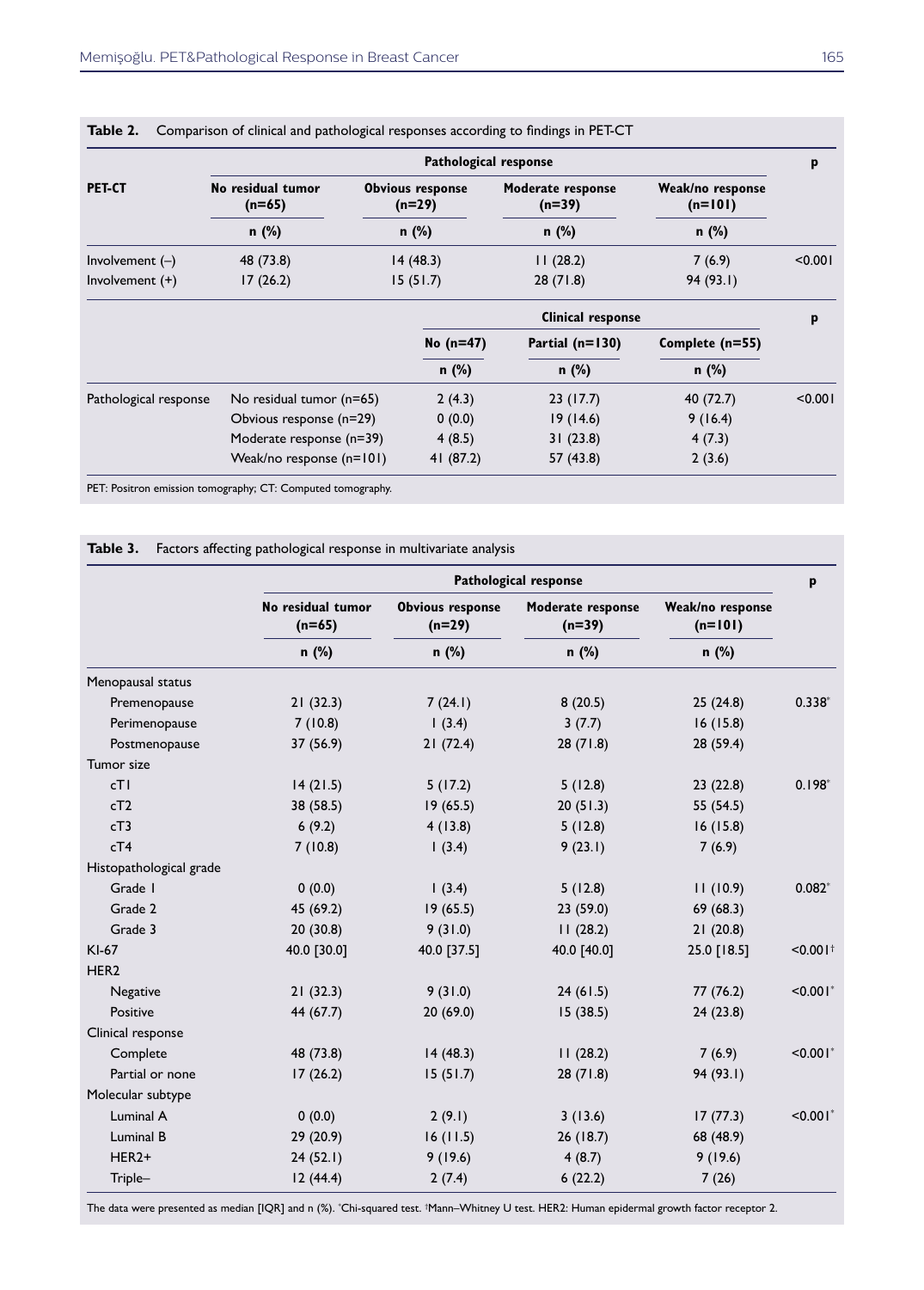0.1, 2). We observed that cases with a clinically adequate response to NAC, especially in HER2-positive tumors, were associated with a high pCR rate in PET evaluation. In the same line with the literature, tumor remnants can be observed in patients who have a complete cR.<sup>[12-14]</sup> In our study, pCR was observed in 40 of 55 patients (72.7%) with cCR, while residual tumor cells were histologically confirmed in the remaining 15 patients (27.3%).

Although it is stated in some studies that PET has similar accuracy to MRI in evaluating the cR after NAC, it can never replace USG and MRI in clinical use.<sup>[15-17]</sup> In fact, the evaluation of the metabolic activity of the tumor is the most prominent advantage of PET. However, it is challenging to perform volumetric analysis from the standardized uptake value parameter, representing the total metabolically active tumor cells. In studies conducted for other malignancies, it has been reported that volume measurement with PET helps evaluate the response to treatment. [18,19] In a prospective study including results of 142 breast cancer cases, the positive predictive value (PPV), sensitivity, and specificity of PET in evaluating NAC response were significantly higher than MRI.<sup>[20]</sup> We did not have the chance to compare PET with another imaging method, but we observed that pCR prediction rate and early detection of patients with no cR were relatively high in our study. Although PET is insufficient to show the residual tumor after chemotherapy, it is reliable in detecting unresponsive cases to treatment and has a complete response.

A variety of recent studies show that the response to NAC is essential in predicting the prognosis of the disease. The reaction to NAC varies according to the subtypes of breast cancer. Many prospective randomized studies are showing that pCR is higher in HER2-positive and triplenegative tumors. Our study showed that NAC response was higher in these subgroups, which was consistent with the literature. Although it is known that the response to neoadjuvant therapy is better in HER2-positive breast cancer, there is a lack of data in the literature about clinical or tumor-specific factors that predict treatment response.

Previous studies stated that tumors with more proliferative activity would benefit more from chemotherapy, and KI-67 could be a predictor in predicting the response.<sup>[21]</sup> HR-positive breast cancer subtypes generally have low KI-67 expression and a lower response to chemotherapy. Similar to previous studies, our study showed that tumorspecific factors such as high KI-67 index and histological grade could be used as predictors of response to NAC. Although some studies define cutoff values of 12%–25% without a valid explanation, the median value is generally used.<sup>[22,23]</sup> In our study, pCR increased significantly at KI-67 values above 30%. On the other hand, obtaining pCR is not the only target of NAC. Some evidence showed that pCR was ineffective in prolonging DFS and OS.[24] Therefore, other possible benefits, such as increasing BCS and reducing ALND, should be targeted through NAC. In the current study, 27% of patients were treated with BCS, but we do not know how many patients chose a mastectomy without considering the doctor's recommendation. In 35% of the patients, there was no need for ALND after NAC.

Our study had some limitations. First and foremost, incomplete data and variables can lead to erroneous results, as the data of the study were extracted from the retrospective medical records. The second limitation was due to incomplete data on the NAC regime. Therefore, it was not possible to evaluate the effects of different regimens on the pathological response. A third limitation is that our study was retrospective, so we do not know the rate of cases with a chance of BCS after NAC and how many patients voluntarily chose mastectomy.

In conclusion, the use of PET is helpful in the evaluation of cR after NAC, but it is not sufficient alone to predict the pathological response. The NAC decision should be made considering the factors affecting the response (molecular subtype, KI-67 level, HER2 status) to avoid unnecessary cost and time loss.

#### Ethics Committee Approval

This study approved by the Kartal Dr. Lütfi Kırdar City Hospital Clinical Research Ethics Committee (Date: 30.12.2020, Decision No: 514/192/1).

Informed Consent

Retrospective study.

Peer-review

Internally peer-reviewed.

Authorship Contributions

Concept: E.M.; Design: R.S.; Supervision: E.M.; Fundings: E.M.; Materials: R.S.; Data: E.M.; Analysis: R.S.; Literature search: E.M.; Writing: R.S.; Critical revision: E.M.

#### Conflict of Interest

None declared.

#### REFERENCES

- 1. Torre LA, Bray F, Siegel RL, Ferlay J, Lortet-Tieulent J, Jemal A. Global cancer statistics, 2012. CA Cancer J Clin 2015;65:87–108.
- 2. Vaidya JS, Massarut S, Vaidya HJ, Alexander EC, Richards T, Caris JA, et al. Rethinking neoadjuvant chemotherapy for breast cancer. BMJ 2018;360:j5913. [\[CrossRef \]](https://doi.org/10.1136/bmj.j5913)
- 3. Wang-Lopez Q, Chalabi N, Abrial C, Radosevic-Robin N, Durando X, Mouret-Reynier MA, et al. Can pathologic complete response (pCR) be used as a surrogate marker of survival after neoadjuvant therapy for breast cancer? Crit Rev Oncol Hematol 2015;95:88–104.
- 4. Li XB, Krishnamurti U, Bhattarai S, Klimov S, Reid MD, O'Regan R, et al. Biomarkers predicting pathologic complete response to neoadjuvant chemotherapy in breast cancer. Am J Clin Pathol 2016;145:871–[8. \[CrossRef \]](https://doi.org/10.1093/ajcp/aqw045)
- 5. Choi JH, Jeon CW, Kim YO, Jung S. Pathological complete response to neoadjuvant trastuzumab and pertuzumab therapy is related to human epidermal growth factor receptor 2 (HER2) amplification level in HER2-amplified breast cancer. Medicine (Baltimore) 2020;99:e23053. [\[CrossRef \]](https://doi.org/10.1097/MD.0000000000023053)
- 6. Simons JM, Jacobs JG, Roijers JP, Beek MA, Boonman-de Winter LJM, Rijken AM, et al. Disease-free and overall survival after neoadjuvant chemotherapy in breast cancer: breast-conserving surgery